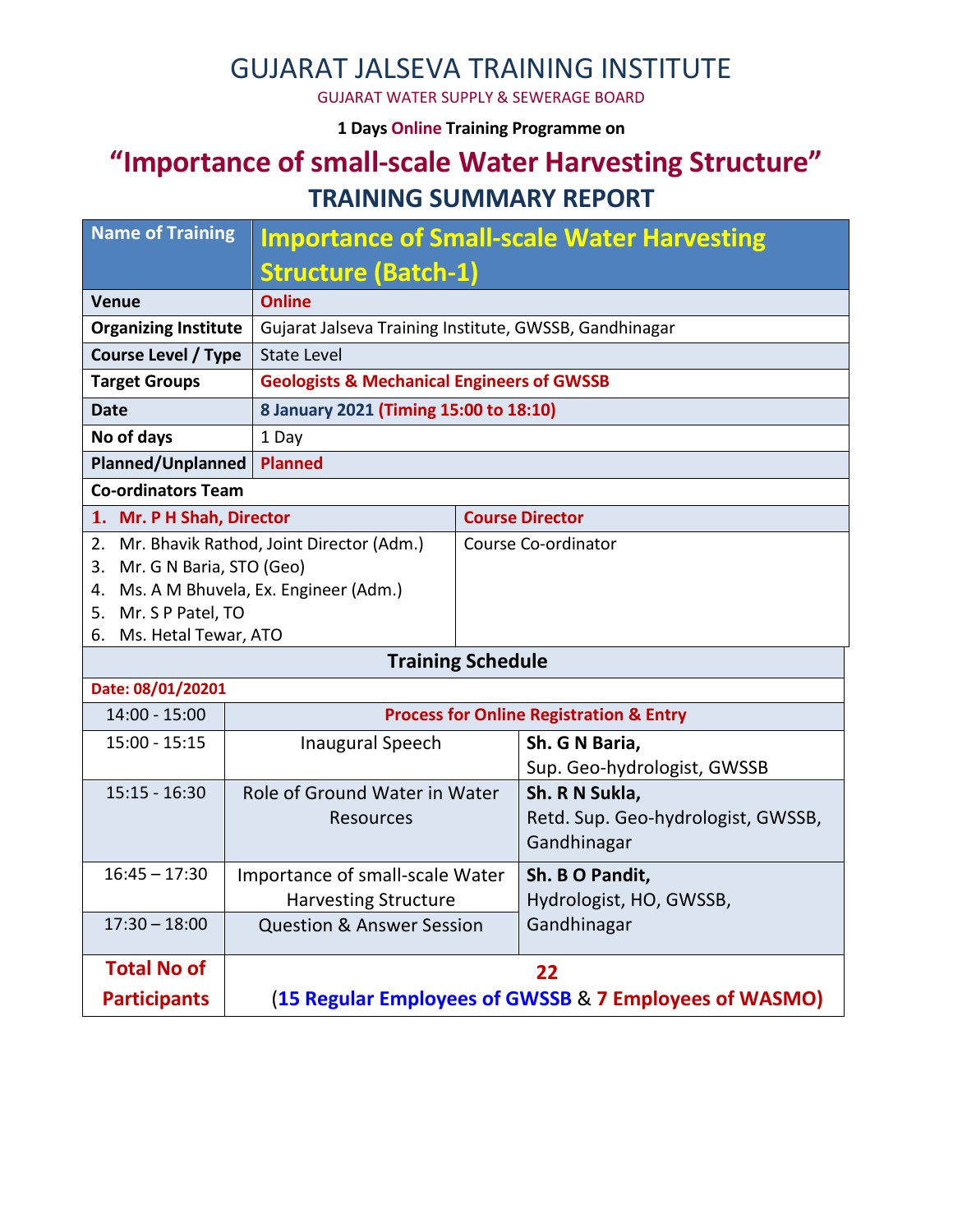### **List of Regular Employees of GWSSB**

| Sr.                     | <b>CPF NO.</b> | <b>Name</b>                                  | <b>Designation</b>                      | <b>Office &amp; Place</b>            |
|-------------------------|----------------|----------------------------------------------|-----------------------------------------|--------------------------------------|
| No.                     |                |                                              |                                         |                                      |
| $\mathbf{1}$            | GWSSB/9104     | ARIF RAHIMBHAI RATHOD                        | Hydrologist                             | P. H. Mech. Division, Bhavanagar     |
| $\overline{2}$          |                | ARPITA NIKUNJBHAI BHAVSAR                    | Add. Assistant<br>Engineer(M)           | PH Mech. SubDivision, Sayla          |
| $\overline{\mathbf{3}}$ | GWSSB/3920     | <b>Avinash N Bhatt</b>                       | <b>Assistant Manager</b><br>(Geologist) | PH Mech Circle, Vadodara             |
| 4                       | GWSSB/4017     | <b>EMANUEL ALOIS PARMAR</b>                  | Hydrologist                             | PH Works Division, Dahod             |
| 5                       | GWSSB/6035     | <b>GOPAL NATAVARLAL BARIA</b>                | Geo-hydrologist                         | P. H. Mech. Circle, Ahmedabad        |
| 6                       |                | <b>GOR NARESHKUMAR</b><br><b>MANISHANKAR</b> | Hydrologist                             | P. H. Mech. Circle, Vadodara         |
| $\overline{7}$          | GWSSB/3786     | HASHMUKHLAL VALLABHBHAI<br><b>GAJERA</b>     | Hydrologist                             | P. H. Mech. Division, Junagadh       |
| 8                       | GWSSB/4576     | JITENDRAKUMAR GANPATLAL<br><b>MODI</b>       | Hydrologist                             | P. H. Mech. Division,<br>Himmatnagar |
| 9                       | GWSSB/2426     | KAUMUDINI BHARATKUMAR<br><b>BHATLA</b>       | Executive Engineer(M)                   | GJTI, Gandhinagar                    |
| 10                      | GWSSB/3798     | MADHAV SHASIKANT KATDARE                     | Hydrologist                             | P. H. Mech. Division, Rajkot         |
| 11                      | GWSSB/4447     | PRAVINSINH KIRITSINH DESAI                   | Hydrologist                             | P. H. Mech. Division, Surat          |
| 12                      | GWSSB/10276    | ROHIT LALJIBHAI CHAUDHARY                    | Hydrologist                             | P. H. Mech. Division, Palanpur       |
| 13                      | GWSSB/5377     | SANJAYBHAI NARSIBHAI PATEL                   | Hydrologist                             | PH Mech Division, Vadodara           |
| 14                      | GWSSB/10086    | SNEHAL SANJAYKUMAR ROY                       | Add. Assistant<br>Engineer (M)          | <b>HO Office Gandhinagar</b>         |
| 15                      | GWSSB/4157     | VINODKUMAR JASHBHAI PATEL                    | Hydrologist                             | PH Works Division, Bharuch           |

# **List of Employees (WASMO)**

| Sr.                     | <b>Name</b>           | <b>Designation</b>                   | <b>Office &amp; Place</b> |
|-------------------------|-----------------------|--------------------------------------|---------------------------|
| No.                     |                       |                                      |                           |
| 1                       | Avinash Goswami       | Asst. Manager (GEO)                  | WASMO, Bhuj - Kachchh     |
| $\mathbf{2}$            | Bandana Bunkar        | <b>Assistant Manager (Geologist)</b> | <b>WASMO Chhotaudepur</b> |
| $\overline{\mathbf{3}}$ | Dipal Vinodbhai Patel | <b>Assistant Manager (Geologist)</b> | WASMO, Vadodara           |
| 4                       | Niraj D Sharma        | Asst. Manager (GEO)                  | WASMO, Lunawada           |
| 5                       | Payal Patel           | <b>Assistant Manager (Geologist)</b> | WASMO Ahmedabad           |
| 6                       | Shravan singh         | <b>Assistant Manager (Geologist)</b> | WASMO-DWS Unit Kheda      |
|                         | Surabhi V Kaluskar    | <b>Assistant Manager (Geologist)</b> | WASMO, Surat              |